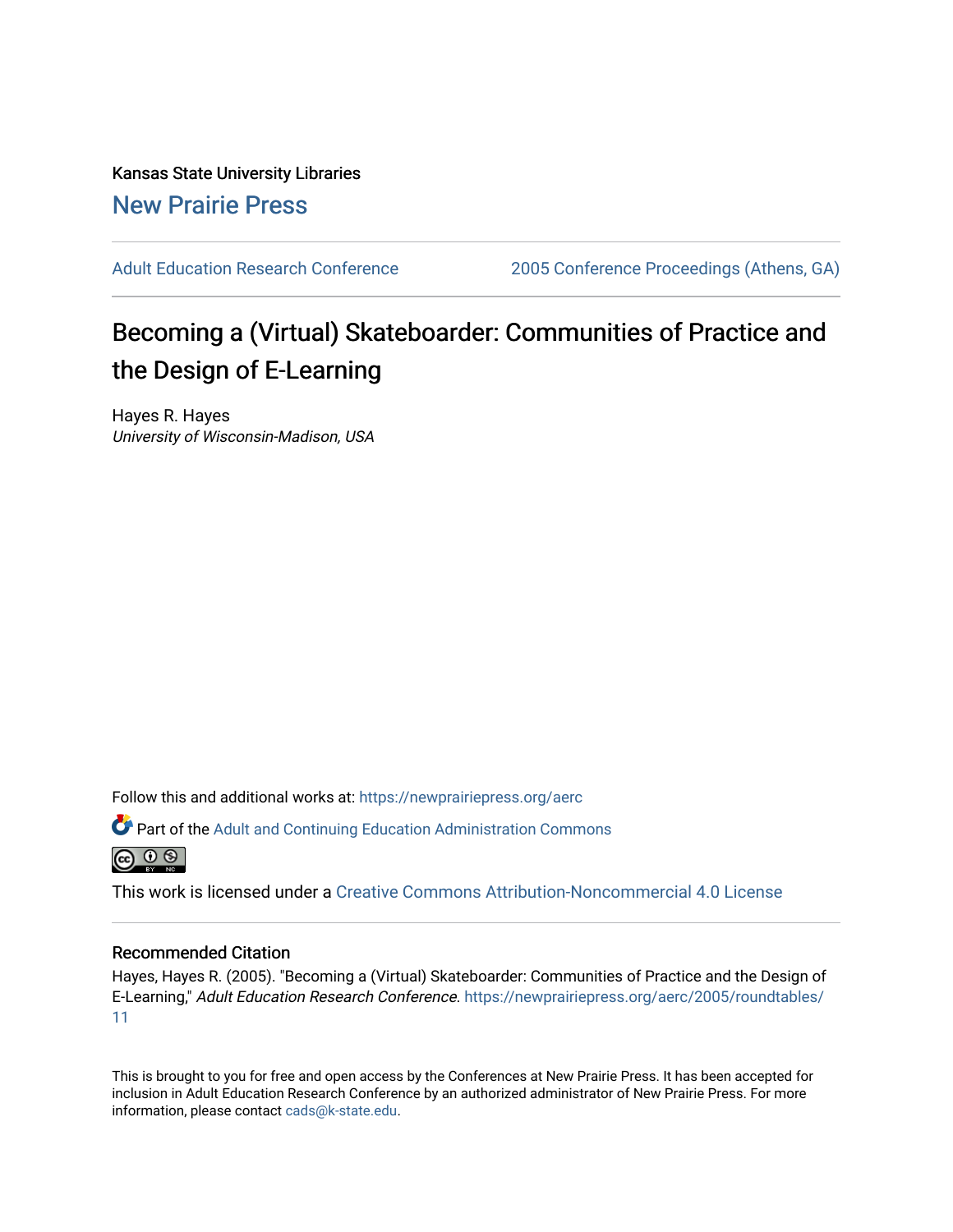# **Becoming a (Virtual) Skateboarder: Communities of Practice and the Design of E-Learning**  Elisabeth R. Hayes University of Wisconsin-Madison, USA

**Abstract:** *An analysis of a popular video game is used to illustrate how digital technologies can be used to provide learners with an experience of moving from novice to expert in a distinctive, though virtual, community of practice.* 

#### **A Model for Improving E-Learning**

This paper explores the value of a theory of *learning as participation in communities of practice* for the design of e-learning. It is widely believed that digital technologies have the potential to support new and powerful forms of learning. However, much e-learning mirrors traditional instruction, reflected in the wide array of digital "learning management systems." To find more innovative examples of how digital technologies can support learning, a growing number of scholars are turning to a surprising source of insights: videogames.

Video gaming has become a pervasive part of society, recruiting growing numbers of women and men gamers of all ages. Despite stereotypes of videogames that emphasize violence and scantily dressed women, videogames take varied forms, ranging from puzzle games such as *Tetris* to complex simulation games such as *Railroad Tycoon*. Gaming is interactive: players are active rather than passive, knowledge and ideas are used, not simply acquired, and players can pursue allow multiple routes in problem-solving. More than one scholar (e.g., Gee, 2003; Jenkins, 2003, July/August) points out that gaming supports learning that is far more compelling and complex than traditional education.

In this paper, I use the popular video game *Tony Hawk Underground* (THUG) as a basis for discussion. THUG offers a particularly intriguing example of how digital technologies can be used to support more holistic and meaningful learning opportunities situated within compelling representations of communities of practice.

### **Theoretical and Experiential Sources**

Communities of practice are "groups of people who share a concern, a set of problems, or a passion about a topic, and who deepen their knowledge and expertise in this area by interacting on an ongoing basis" (Wenger et al, 2002, p. 4). Learning occurs through participation in the practices of a community, as individuals develop ways of thinking and reframe their identities and interests in relation to the community (Wenger, 1998). Wenger (1998) identifies four aspects of learning within the community of practice framework: (a) learning as doing, or changes in how we engage in social practices, (b) learning as experience, or changes in how we make meaning of our lives and worlds, (c) learning as becoming, or changes in our identities, and (d) learning as belonging, or changes in our relationships to the community and practices.

My discussion draws on my own many hours of playing THUG, as well as the experiences of my research assistant. I draw on other relevant sources of information, such as chatroom discussions, websites, strategy guides, gaming magazines, and other publications. The game that I describe, *Tony Hawk Underground*, includes a "story mode" which takes the player through a sequence of "chapters" reflecting a narrative about a skater's beginnings in the streets of New Jersey to her/his rise to fame. I draw examples from this story mode since it offers a more deliberately structured environment for introducing players to the social world of THUG.